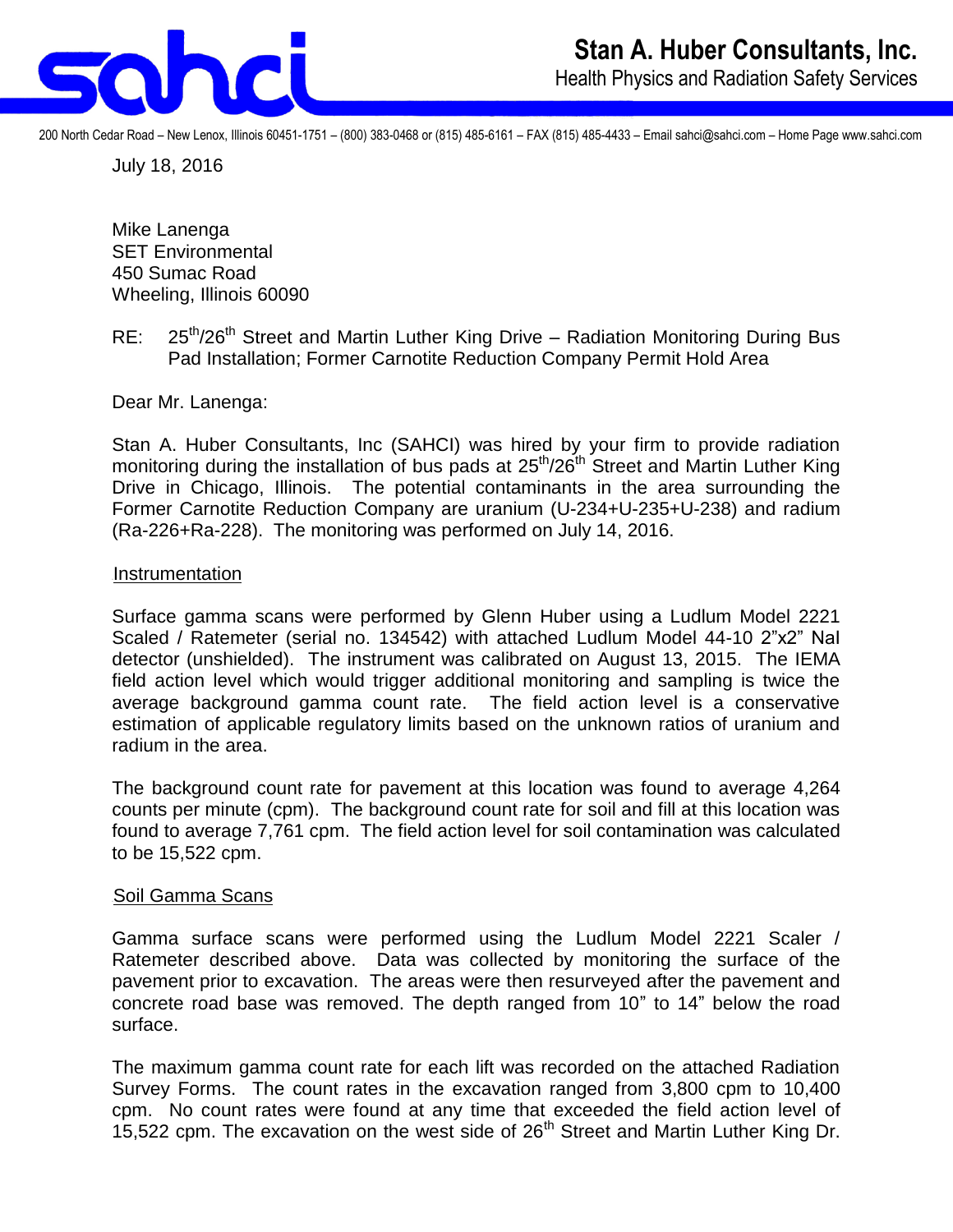had slightly elevated counts due to the fact that soil and fill material was exposed. The other excavations only had sand and/or crushed stone exposed.

### Additional Monitoring

Since no count rates were identified above the field action level, no additional soil sampling, air monitoring, or personnel monitoring were performed.

You will need to forward a copy of this report to the following within two weeks of completion of the onsite monitoring:

City of Chicago Department of Fleet and Facility Management Attn: Abby Mazza 30 North LaSalle St. – Suite 300 Chicago, IL 60602

Thank you for your assistance with this project. If you have any questions or need additional information please call me at (815) 485-6161.

Sincerely, Stan A. Huber Consultants, Inc.

Class

Glenn Huber, CHP President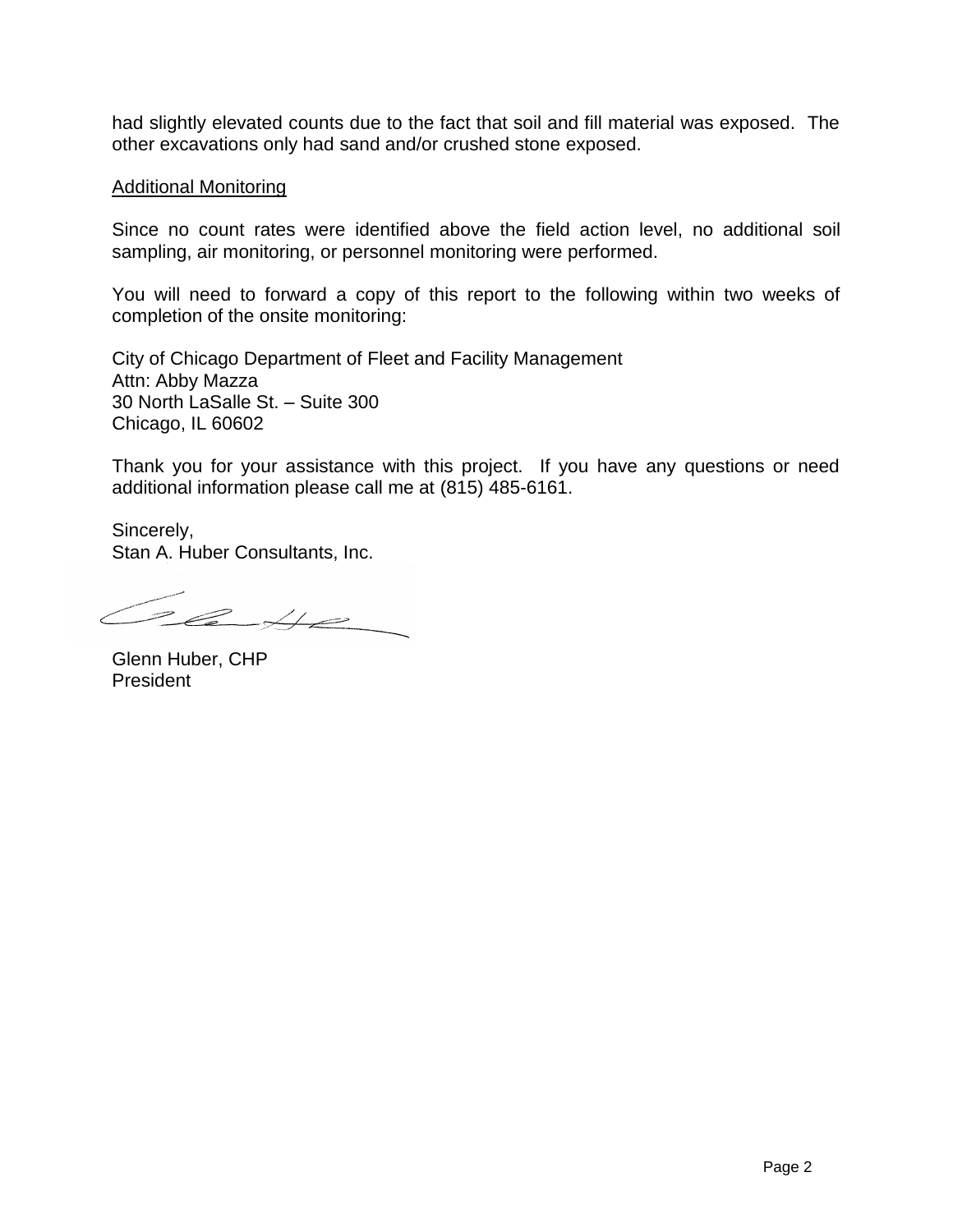Page  $\angle$  of  $\angle$ 



### **Radiation Survey Form**

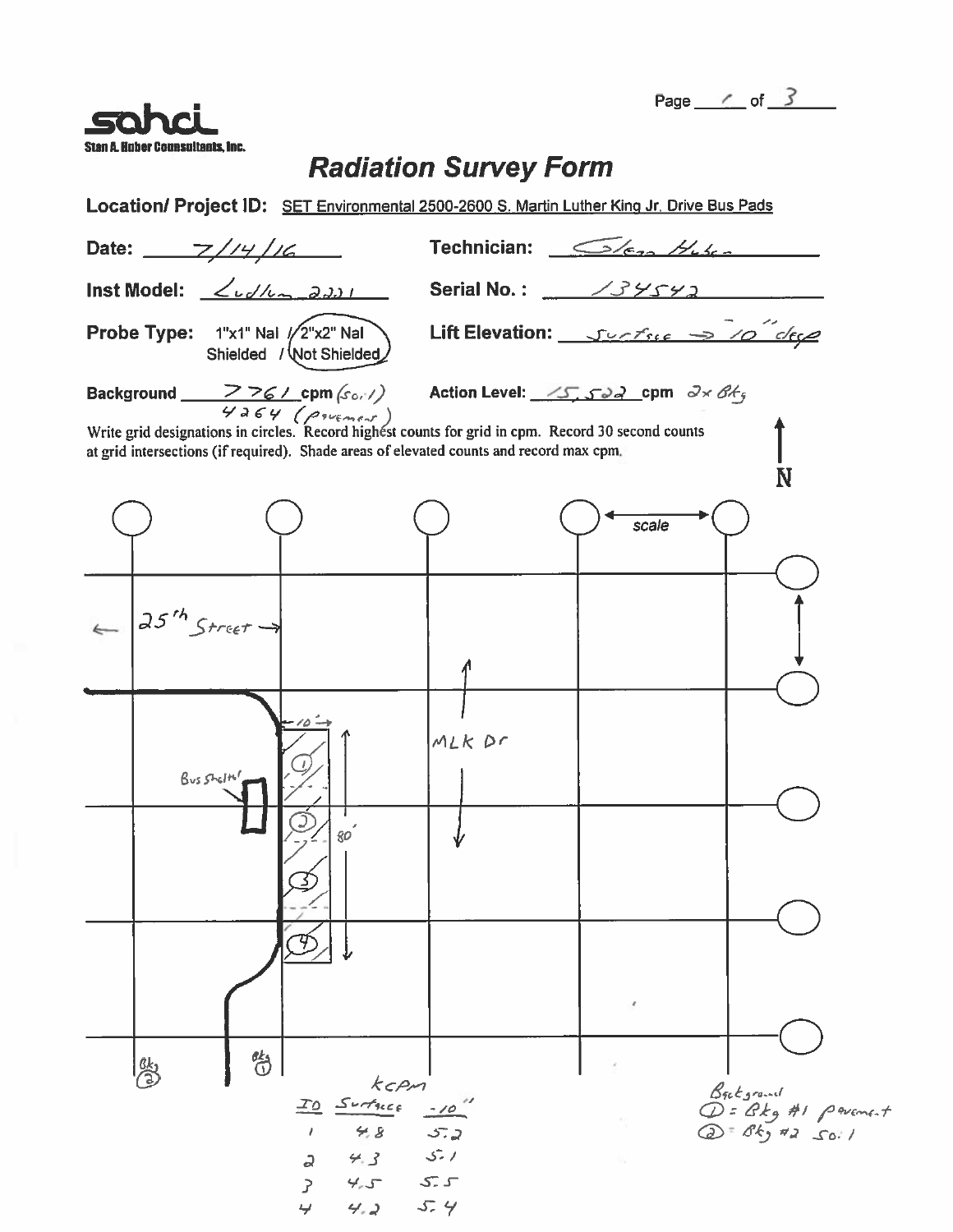Page  $2$  of  $3$ 



## **Radiation Survey Form**

Location/ Project ID: SET Environmental 2500-2600 S. Martin Luther King Jr. Drive Bus Pads

|                                                                                                                                                                                                                        | Date: $\frac{2}{14}$ //4//6 |                              | Technician: $\sqrt{e_{2n}H_{15n}}$               |       |  |  |  |
|------------------------------------------------------------------------------------------------------------------------------------------------------------------------------------------------------------------------|-----------------------------|------------------------------|--------------------------------------------------|-------|--|--|--|
|                                                                                                                                                                                                                        | <b>Inst Model:</b>          | 2.5/2.321                    | Serial No.: $\frac{\sqrt{3}\sqrt{5}\sqrt{2}}{2}$ |       |  |  |  |
| Probe Type: 1"x1" Nal /2"x2" Nal<br>Shielded / Not Shielded                                                                                                                                                            |                             |                              | Lift Elevation: $5666 \rightarrow 74$            |       |  |  |  |
| Background <u>- ファム cpm (Solv)</u> Action Level: <u>パチェンス cpm のちろん</u>                                                                                                                                                 |                             |                              |                                                  |       |  |  |  |
| $6464$ $(96464)$<br>Write grid designations in circles. Record highest counts for grid in cpm. Record 30 second counts<br>at grid intersections (if required). Shade areas of elevated counts and record max cpm.<br>N |                             |                              |                                                  |       |  |  |  |
|                                                                                                                                                                                                                        |                             |                              |                                                  | scale |  |  |  |
| $\leftarrow$                                                                                                                                                                                                           | $36^{th}$ Street-           |                              |                                                  |       |  |  |  |
|                                                                                                                                                                                                                        | Busshetter                  |                              | M2KDr                                            |       |  |  |  |
|                                                                                                                                                                                                                        |                             | $\mathcal{S}\mathcal{O}^{'}$ |                                                  |       |  |  |  |
|                                                                                                                                                                                                                        |                             |                              |                                                  |       |  |  |  |
|                                                                                                                                                                                                                        |                             |                              |                                                  |       |  |  |  |